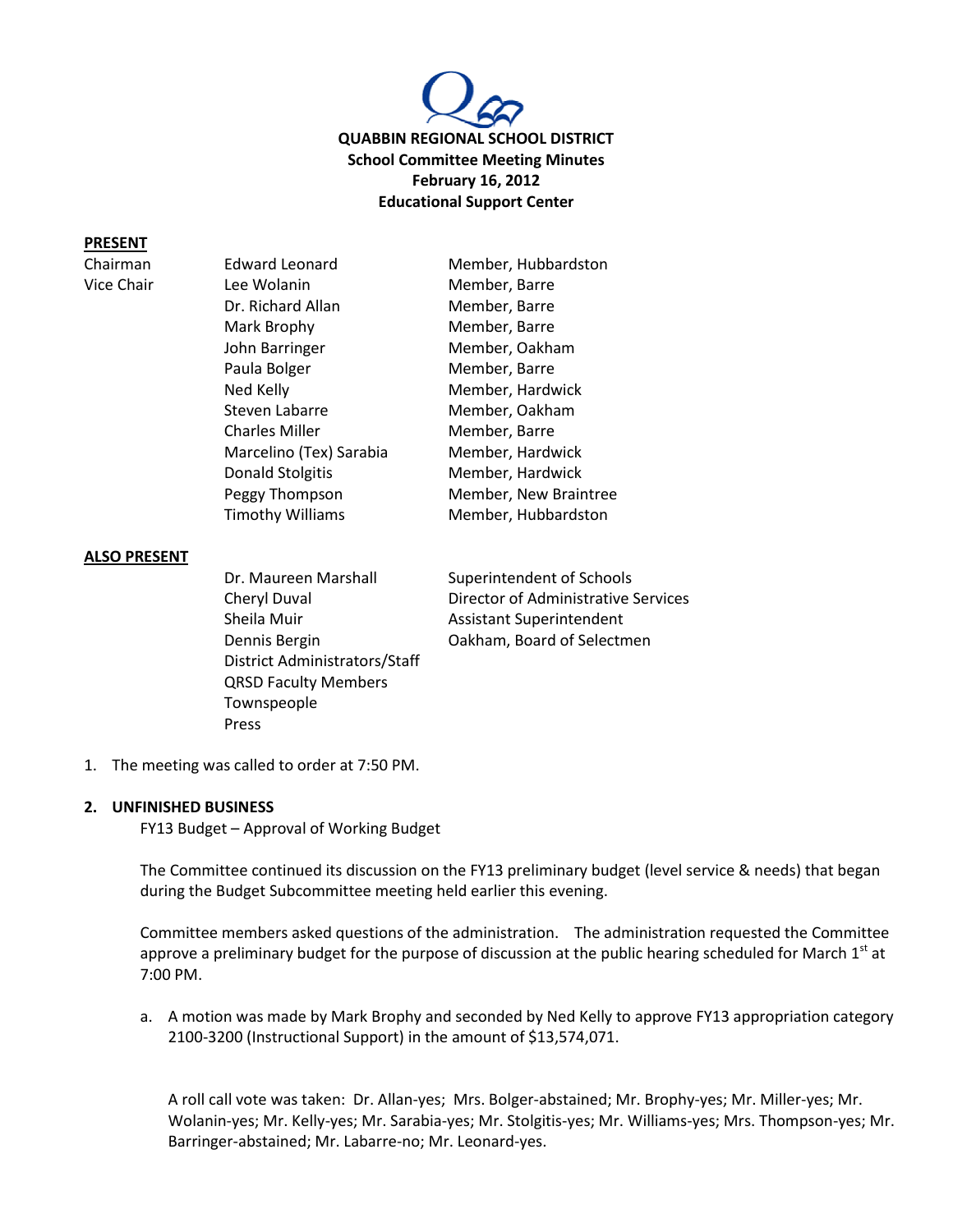The motion was defeated by a weighted vote of 9.06 (Yes), 0.88 (no), 2.68 (abstained). A weighted vote of 9.33 (2/3 vote) is required for passage of the motion.

b. A motion was made by Mark Brophy and seconded by Ned Kelly to approve FY13 appropriation category 2100-3200 Special Education Instructional Support in the amount of \$3,700,708.

A roll call vote was taken: Dr. Allan-yes; Mrs. Bolger-yes; Mr. Brophy-yes; Mr. Miller-yes; Mr. Wolaninyes; Mr. Kelly-yes; Mr. Sarabia-yes; Mr. Stolgitis-abstained; Mr. Williams-yes; Mrs. Thompson-yes; Mr. Barringer-abstained; Mr. Labarre-no; Mr. Leonard-yes.

The motion passed by a weighted vote of 9.94 (yes) 0.88 (no) 1.80 (abstained).

c. A motion was made by Mark Brophy and seconded by Ned Kelly to approve FY13 appropriation category 3510-3520 (Athletics & Student Activities).

A roll call vote was taken: Dr. Allan-yes; Mrs. Bolger-yes; Mr. Brophy-yes; Mr. Miller-yes; Mr. Wolaninyes; Mr. Kelly-yes; Mr. Sarabia-yes; Mr. Stolgitis-yes; Mr. Williams-yes; Mrs. Thompson-abstained; Mr. Barringer-yes; Mr. Labarre-no; Mr. Leonard-yes.

The motion passed by a weighted vote of 10.82 (yes); 0.88 (no); .92 (abstained).

d. A motion was made by Mark Brophy and seconded by Ned Kelly to approve FY13 appropriation category 2100-3200 (Instructional Support) in the amount of \$13,574,070.

A roll call vote was taken: Dr. Allan-yes; Mrs. Bolger-abstained; Mr. Brophy-yes; Mr. Miller-yes; Mr. Wolanin-yes; Mr. Kelly-yes; Mr. Sarabia-yes; Mr. Stolgitis-yes; Mr. Williams-yes; Mrs. Thompson-yes; Mr. Barringer-abstained; Mr. Labarre-no; Mr. Leonard-yes.

The motion passed by a weighted vote of 9.98 (yes); 0.88 (no); 1.76 (abstained).

e. A motion was made by Mark Brophy and seconded by Ned Kelly to approve a FY13 preliminary budget in the amount of \$32,965,683.

A roll call vote was taken: Dr. Allan-yes; Mrs. Bolger-yes; Mr. Brophy-yes; Mr. Miller-yes; Mr. Wolaninyes; Mr. Kelly-yes; Mr. Sarabia-yes; Mr. Stolgitis-yes; Mr. Williams-yes; Mrs. Thompson-yes; Mr. Barringer-yes; Mr. Labarre-no; Mr. Leonard-yes.

The motion passed by a weighted vote of 11.74 (yes); 0.88 (no).

f. A motion was made by Mark Brophy and seconded by Ned Kelly to approve a FY13 capital project budget in the amount of \$496,000.

The motion passed unanimously.

The Committee requested an additional meeting be held prior to the public hearing to discuss the preliminary budget in greater detail. A special meeting will be held on Tuesday, February 28<sup>th</sup> (with a postponement date of February 29<sup>th</sup>).

Mr. Williams left the meeting.

### 2. **APPROVAL OF MINUTES**

A motion was made by Ned Kelly and seconded by Steven Labarre to approve the January 19, 2012 minutes.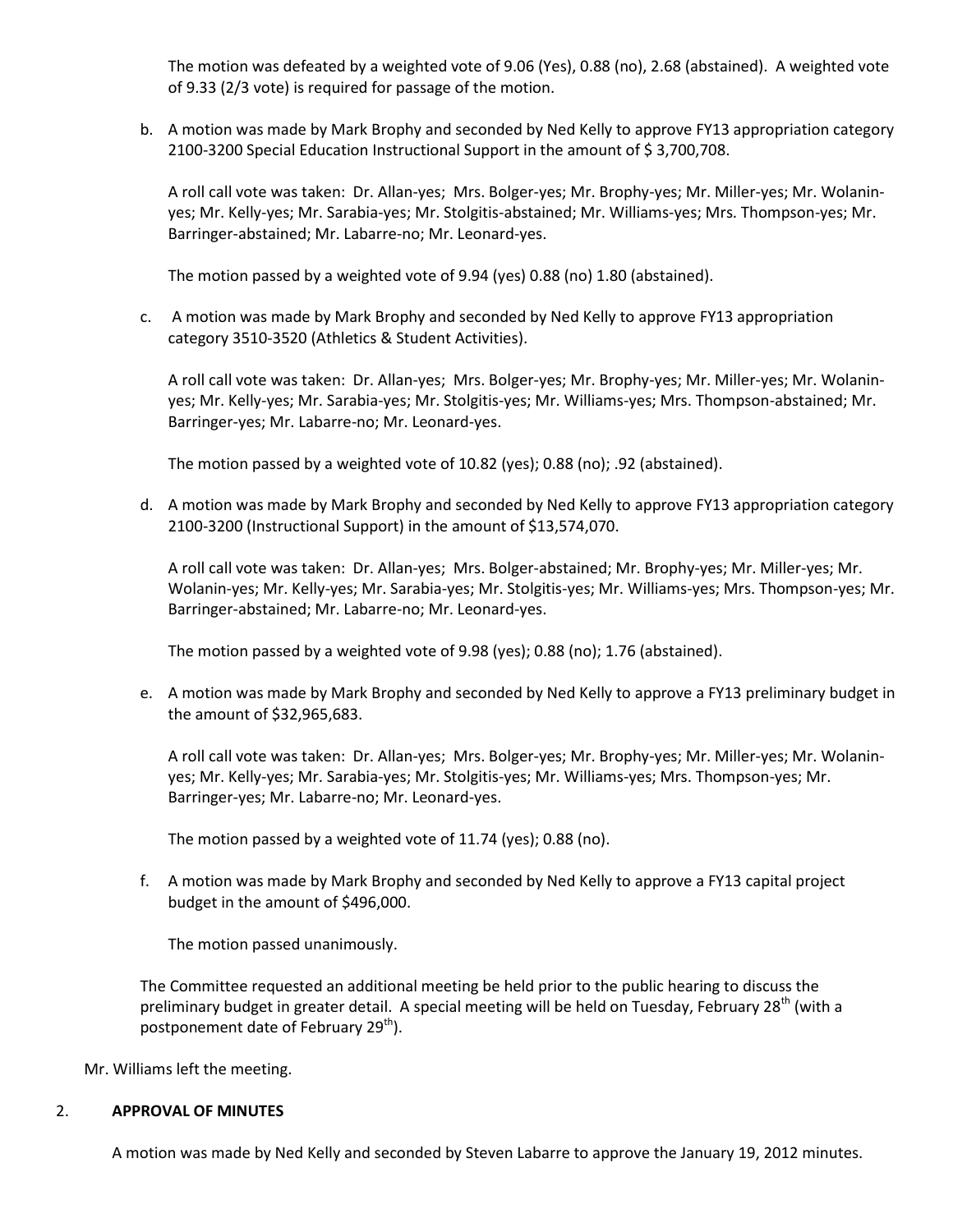The motion passed by a vote of 10-0-2. Dr. Allan and Mr. Wolanin abstained.

# 3. **ADMINISTRATIVE REPORTS**

a) Superintendent of Schools

Supt. Marshall informed the Committee that the District is the recipient of the Innovative Schools Grant for the continued planning of the International Baccalaureate Programme. Dr. Marshall also informed the Committee that HS Principal Marilyn Tencza has resigned to accept a central office administrative position in another district. The Supt. and Asst. Supt. met with staff regarding transitioning to a new administration. A principal search will be conducted.

# b) Assistant Superintendent

Asst. Supt. Muir provided an update on the IB progress. The IB consultant recently visited the district to review the progress to date. He was very impressed by the quality and level of preparation by the District. An authorization visit will be conducted in the Fall 2012.

Mrs. Muir also provided an update on the math program being piloted in the elementary schools. She commended the teachers for their hard work. On March  $19<sup>th</sup>$ , teachers in the pilot program will present their findings to the colleagues.

Mrs. Muir concluded her report by informing the Committee that the Commissioner of Early Childhood & Care will be visiting the District on March  $16^{\text{th}}$ .

# c) Director of Administrative Services

- **Presentation of Warrants: Director Duval informed the Committee that Payroll Warrants 15 & 16** and Accounts Payable Warrants 19a, 20a & 20c were reviewed and signed by the warrant subcommittee.
- Director Duval distributed an article written by Lt. Governor Timothy Murray commending the QRHS basketball team for their recent game vs. St. Peter's which resulted in four overtimes.

# d) Teacher Advisory Council

Dot Verheyen-Cudjoe stated that the Teachers Association is pleased that negotiations have been completed. She stated that the Association intends to be more proactive to getting the word out to the community regarding the positive things that are taking place in the District.

e) Student Advisory Council – No report was given.

## 5. **SUBCOMMITTEE REPORTS**

- Administrative Review Mr. Wolanin provided an update on the Feb.  $14<sup>th</sup>$  subcommittee meeting. The Subcommittee reviewed the evaluation of the Superintendent of Schools conducted by the School Committee. The evaluation consisted of five educational core competencies and twenty-three subcategories. Within all categories, the Committee rated the Supt. as meeting or exceeding expectations. In fifty percent of the categories, the Superintendent was rated as exceeding expectations. Overall, the evaluation was outstanding.
- Audit No report was given.
- Budget The next meeting will be held on February 28, 2012.
- Central Office Mr. Wolanin summarized the subcommittee meeting held earlier this evening. The Subcommittee discussed the transitional areas of Interim Special Education Director, High School Principal and Superintendent of Schools.

The Superintendent informed the Committee that North Middlesex Regional has extended her contract to August 30, 2012. The North Middlesex School Committee has expressed a desire to continue the shared services agreement until August 30, 2012. The Supt. intends to retire effective August 31, 2012.

A discussion ensued.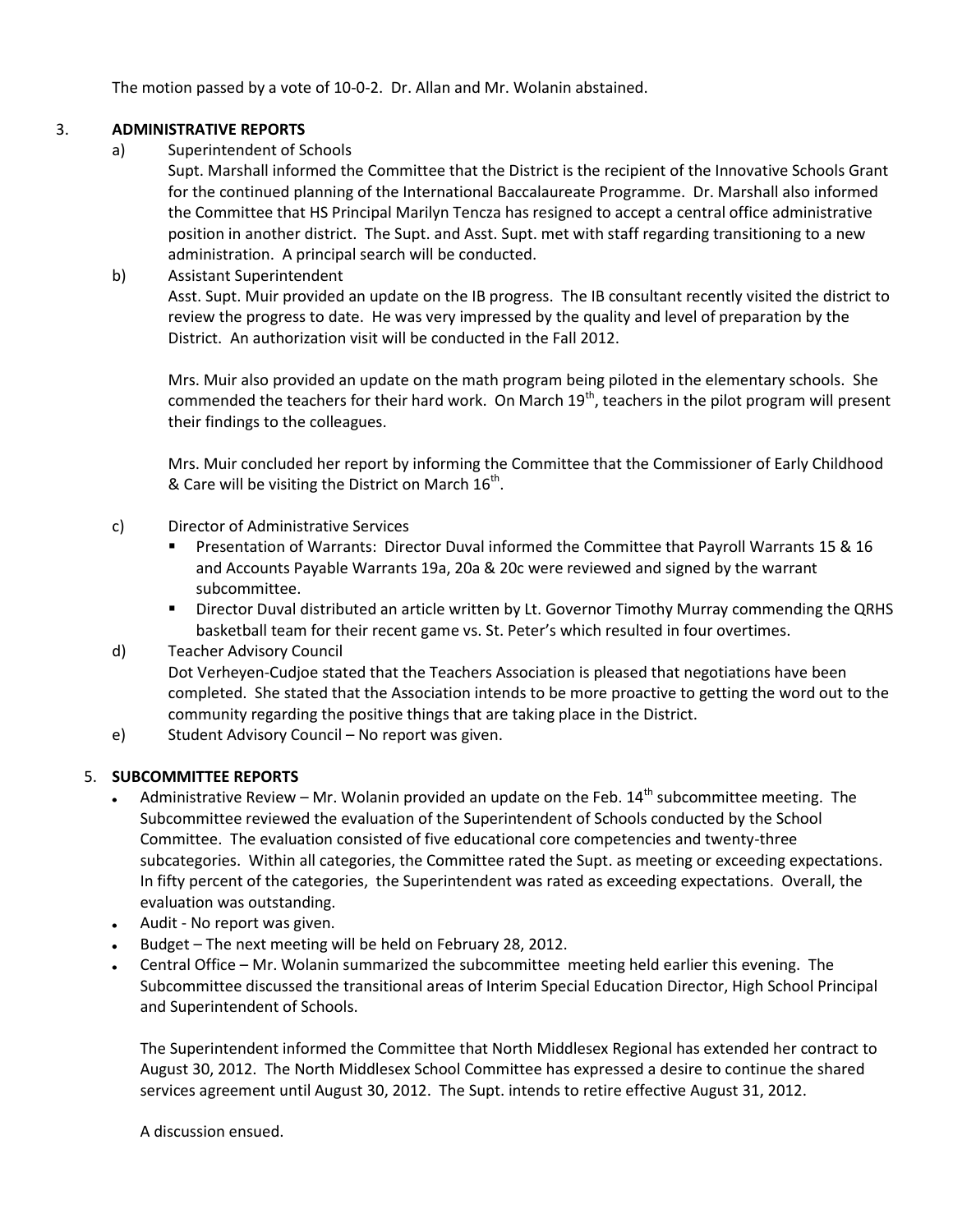A motion was made by Lee Wolanin and seconded by Ned Kelly to continue the shared services agreement between Quabbin and North Middlesex through August 30, 2012.

The motion passed unanimously.

The Chair informed the Committee that Supt. Marshall has indicated that she is willing to continue to work for the Quabbin Regional School District within the limitations of the retirement statute for at least the 2012-13 school year as it transitions to a new superintendent.

A motion was made by Lee Wolanin and seconded by Ned Kelly to authorize the Chair to negotiate an agreement with Superintendent Marshall for at least one full year (2012-13).

The motion passed unanimously.

- Collective Bargaining An executive session will be held later this evening to discuss negotiations with teachers, food service, secretaries and custodians.
- Plant & Facilities Mr. Kelly stated that the atrium roof project is down to punch list items. The entrances are open and progress continues.
- Policy Review/Reform Dr. Allan provided an update on the Policy Review & Reform meeting of February 6, 2012. He stated that several sections of the policy manual have been approved, but 5 sections still must be reviewed. The Subcommittee authorized Dr. Allan and Supt. Marshall to review policies and forward recommendation to the full committee for adoption of the remaining policy sections.

A motion was made by Dr. Allan and seconded by Mr. Brophy to approve the recommended changes to the QRHS 2012-13 Program of Studies.

A brief discussion ensued.

The motion passed by a vote of 11-1. Mr. Sarabia voted no.

- Special Education A special education subcommittee will be held prior to the next school committee to discuss special education staffing.
- Technology No report was given.
- 6. **PUBLIC COMMENT –** No one addressed the Committee.
- 8. **SCHOOL COMMITTEE CONCERNS –**Mr. Wolanin congratulated the QRHS boys & girls basketball teams and coaches for their recent game vs. St. Peter's. Mr. Wolanin also congratulated the QRHS wrestling team for their very successful season.

## 9. **REQUEST FOR EXECUTIVE SESSION**

A motion was made by Dr. Allan and seconded by Mr. Wolanin to enter into executive session for the purpose of discussing collective bargaining with the secretaries, custodians, food service and teachers. The Committee will return to Open Session.

The Chair indicated the Mr. Barringer and Mrs. Bolger may attend the executive session.

A roll call vote was taken: Dr. Allan-yes; Mrs. Bolger-yes; Mr. Brophy-yes; Mr. Miller-yes; Mr. Wolanin-yes; Mr. Kelly-yes; Mr. Sarabia-yes; Mr. Stolgitis-yes; Mrs. Thompson-yes; Mr. Barringer-yes; Mr. Labarre-yes; Mr. Leonard-yes.